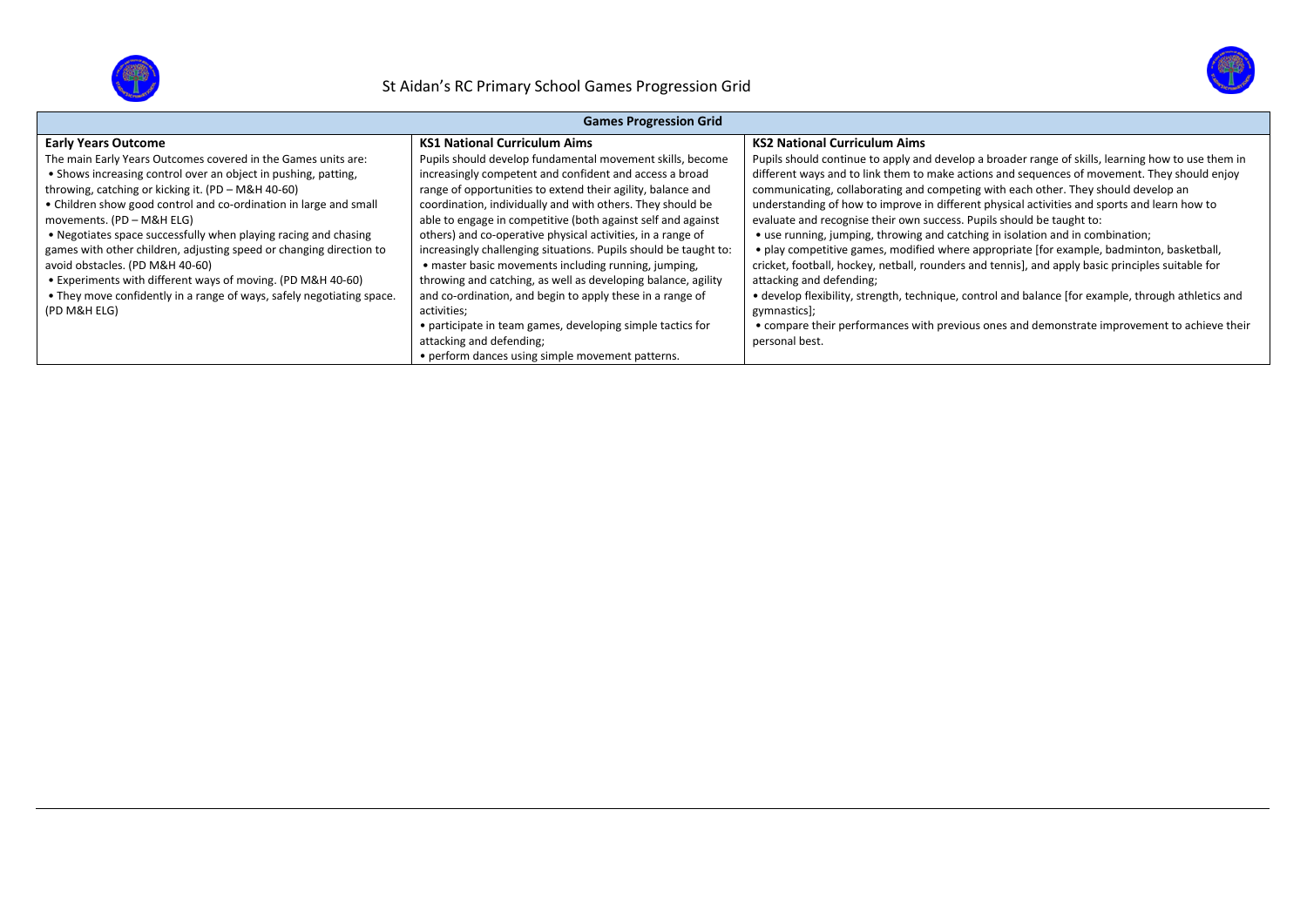

## St Aidan's RC Primary School Games Progression Grid

| Reception                                                                                                                        | Year 1                                                                                                                                             | Year 2                                                                                                                                                                                                                                                                                             | Year <sub>3</sub>                                                                                                                                                                                                                                                                                                                                                                             | Year 4                                                                                                         | Year <sub>5</sub>                                                                                          | Year 6                                                                                                                              |
|----------------------------------------------------------------------------------------------------------------------------------|----------------------------------------------------------------------------------------------------------------------------------------------------|----------------------------------------------------------------------------------------------------------------------------------------------------------------------------------------------------------------------------------------------------------------------------------------------------|-----------------------------------------------------------------------------------------------------------------------------------------------------------------------------------------------------------------------------------------------------------------------------------------------------------------------------------------------------------------------------------------------|----------------------------------------------------------------------------------------------------------------|------------------------------------------------------------------------------------------------------------|-------------------------------------------------------------------------------------------------------------------------------------|
|                                                                                                                                  |                                                                                                                                                    |                                                                                                                                                                                                                                                                                                    | <b>Health &amp; Fitness</b>                                                                                                                                                                                                                                                                                                                                                                   |                                                                                                                |                                                                                                            |                                                                                                                                     |
| Describe how the body<br>feels when still and when<br>exercising.                                                                | Describe how the body feels before and after<br>exercise.                                                                                          | Recognise and describe how the body feels<br>during and after different physical activities                                                                                                                                                                                                        | Recognise and describe<br>the effects of exercise on<br>the body.                                                                                                                                                                                                                                                                                                                             | Describe how the body<br>reacts at different times and<br>how this affects                                     | Know and understand the<br>reasons for warming up and<br>cooling down.                                     | Understand the importance of arming up<br>and cooling down.                                                                         |
|                                                                                                                                  | Carry and place equipment safely.                                                                                                                  | Explain what they need to stay healthy.                                                                                                                                                                                                                                                            | Know the importance of<br>strength and flexibility for                                                                                                                                                                                                                                                                                                                                        | performance.<br>Explain why exercise is good                                                                   | Explain some safety principles<br>when preparing for and during                                            | Carry out warm ups and cool downs safely<br>and effectively.                                                                        |
|                                                                                                                                  |                                                                                                                                                    |                                                                                                                                                                                                                                                                                                    | physical activity.<br>Explain why it is                                                                                                                                                                                                                                                                                                                                                       | for your health.<br>Know some reasons for                                                                      | exercise.                                                                                                  | Understand why exercise is good for<br>health, fitness and wellbeing.                                                               |
|                                                                                                                                  |                                                                                                                                                    |                                                                                                                                                                                                                                                                                                    | important to warm up<br>and cool-down.                                                                                                                                                                                                                                                                                                                                                        | warming up and cooling<br>down.                                                                                |                                                                                                            | Know ways they can become healthier.                                                                                                |
|                                                                                                                                  |                                                                                                                                                    |                                                                                                                                                                                                                                                                                                    | Striking and hitting a ball                                                                                                                                                                                                                                                                                                                                                                   |                                                                                                                |                                                                                                            |                                                                                                                                     |
| Hit a ball with a bat or a<br>racquet.                                                                                           | Use hitting skills in a game.<br>Practise basic striking, sending and receiving.                                                                   | Strike or hit a ball with increasing control.<br>Learn skills for playing striking and fielding<br>games.                                                                                                                                                                                          | Demonstrate successful<br>hitting and striking skills.<br>Develop a range of skills<br>in striking and fielding                                                                                                                                                                                                                                                                               | Use a bat or stick to hit a<br>ball or shuttlecock with<br>accuracy and control.<br>Accurately serve underarm. | Use different techniques to hit<br>a ball.<br>Identify and apply techniques<br>for hitting a tennis ball.  | Hit a bowled ball over longer distances.<br>Use good hand-eye coordination to be able<br>to direct a ball when striking or hitting. |
|                                                                                                                                  |                                                                                                                                                    | Position the body to strike a ball.                                                                                                                                                                                                                                                                | where appropriate.<br>Practise the correct<br>batting technique and use<br>it in a game.                                                                                                                                                                                                                                                                                                      | Build a rally with a partner.<br>Use at least two different<br>shots in game.                                  | Explore when different shots<br>are bets used.<br>Develop a backhand technique<br>and use it in a game.    | Understand how to serve in order to start a<br>game.                                                                                |
|                                                                                                                                  |                                                                                                                                                    |                                                                                                                                                                                                                                                                                                    | Strike the ball for<br>distance.                                                                                                                                                                                                                                                                                                                                                              | Use hand-eye coordination<br>to strike a moving and<br>stationary ball.                                        | Practise techniques for all<br>strokes.                                                                    |                                                                                                                                     |
|                                                                                                                                  |                                                                                                                                                    |                                                                                                                                                                                                                                                                                                    | Throwing and catching a ball                                                                                                                                                                                                                                                                                                                                                                  |                                                                                                                |                                                                                                            |                                                                                                                                     |
| Roll equipment in<br>different ways.<br>Throw underarm.<br>Throw an object at a<br>target.<br>Catch equipment using<br>two hands | Throw underarm and overarm.<br>Catch and bounce a ball.<br>Use rolling skills in a game.<br>Practise accurate throwing and consistent<br>catching. | Throw different types of equipment in<br>different ways, for accuracy and distance.<br>Throw, catch and bounce a ball with a<br>partner.<br>Use throwing and catching skills in a game.<br>Throw a ball for distance.<br>Use hand-eye coordination to control a ball.<br>Vary types of throw used. | Throw and catch with<br>greater control and<br>accuracy.<br>Practise the correct<br>technique for catching a<br>ball and use it in a game.<br>Perform a range of<br>catching and gathering<br>skills with control.<br>Catch with increasing<br>control and accuracy.<br>Throw a ball in different<br>ways (e.g. high, low, fast<br>or slow).<br>Develop a safe and<br>effective overarm bowl. | Develop different ways of<br>throwing and catching.                                                            | Consolidate different ways of<br>throwing and catching, and<br>know when each is<br>appropriate in a game. | Throw and catch accurately and<br>successfully under pressure in a game                                                             |

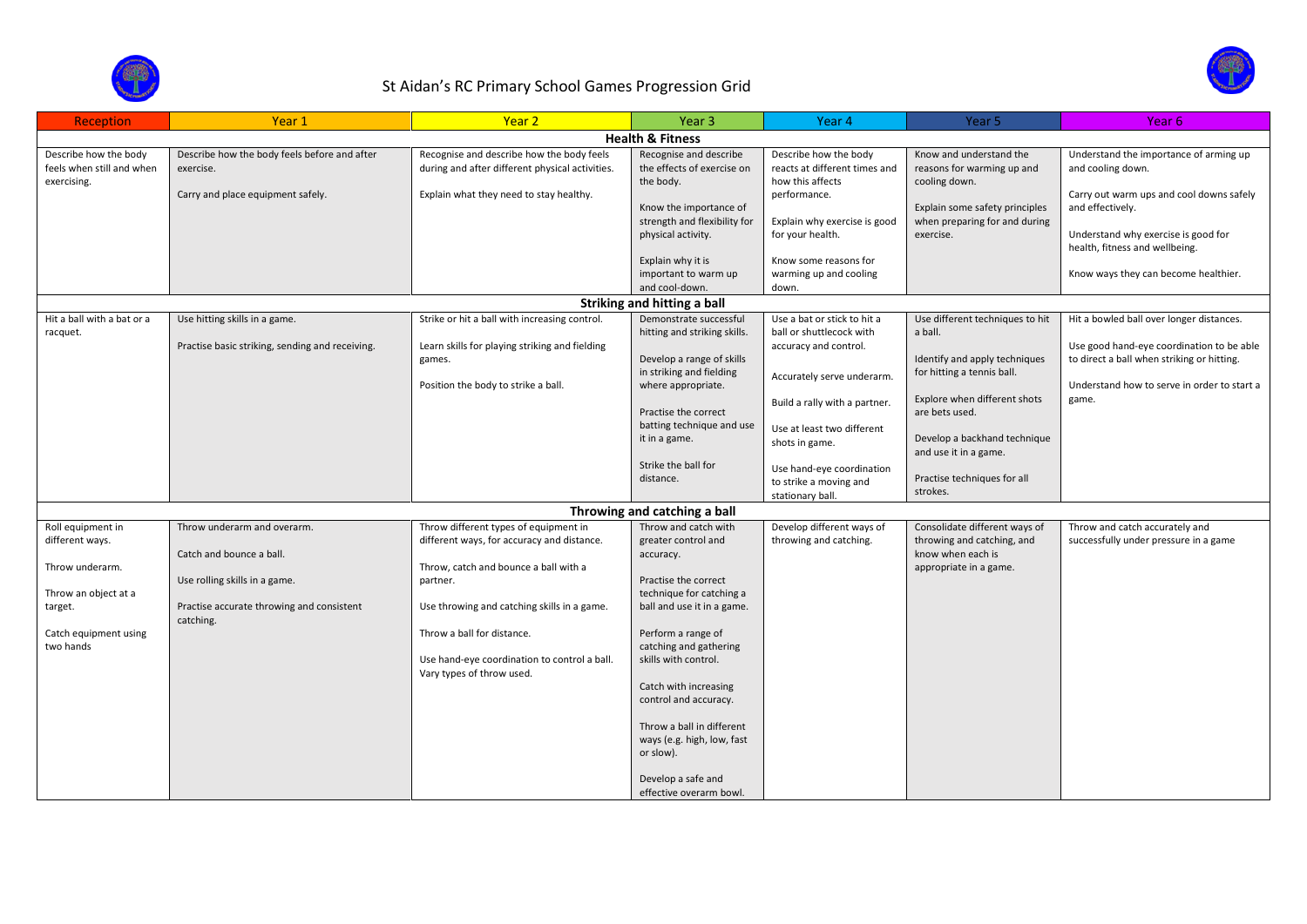

## St Aidan's RC Primary School Games Progression Grid



| <b>Travelling with a ball</b>                                                                               |                                                                                                                                                                                                                     |                                                                                                                                                     |                                                                                                                                   |                                                                                                                                                               |                                                                                                                                                         |                                                                                                                                                                                                             |  |
|-------------------------------------------------------------------------------------------------------------|---------------------------------------------------------------------------------------------------------------------------------------------------------------------------------------------------------------------|-----------------------------------------------------------------------------------------------------------------------------------------------------|-----------------------------------------------------------------------------------------------------------------------------------|---------------------------------------------------------------------------------------------------------------------------------------------------------------|---------------------------------------------------------------------------------------------------------------------------------------------------------|-------------------------------------------------------------------------------------------------------------------------------------------------------------------------------------------------------------|--|
| Move a ball in different<br>ways, including bouncing<br>and kicking.<br>Use equipment to control<br>a ball. | Travel with a ball in different ways.<br>Travel with a ball in different directions (side to<br>side, forwards and backwards) with control and<br>fluency.                                                          | Bounce and kick a ball whilst moving.<br>Use kicking skills in a game.<br>Use dribbling skills in a game.                                           | Move with the ball in a<br>variety of ways with some<br>control.<br>Use two different ways of<br>moving with a ball in a<br>game. | Move with the ball using a<br>range of techniques<br>showing control and<br>fluency.                                                                          | Use a variety of ways to<br>dribble in a game with success.<br>Use ball skills in various ways<br>and begin to link together.                           | Show confidence in using ball skills in<br>various ways in a game situation, and link<br>these together effectively                                                                                         |  |
| <b>Passing a Ball</b>                                                                                       |                                                                                                                                                                                                                     |                                                                                                                                                     |                                                                                                                                   |                                                                                                                                                               |                                                                                                                                                         |                                                                                                                                                                                                             |  |
| Kick an object at a target.                                                                                 | Pass the ball to another player in a game. Use<br>kicking skills in a game.                                                                                                                                         | Know how to pass the ball in different ways.                                                                                                        | Pass the ball in two<br>different ways in a game<br>situation with some<br>success.                                               | Pass the ball with increasing<br>speed, accuracy and success<br>in a game situation                                                                           | Pass a ball with speed and<br>accuracy using appropriate<br>techniques in a game<br>situation.                                                          | Choose and make the best pass in a game<br>situation and link a range of skills together<br>with fluency, e.g. passing and receiving the<br>ball on the move.                                               |  |
| <b>Possession</b>                                                                                           |                                                                                                                                                                                                                     |                                                                                                                                                     |                                                                                                                                   |                                                                                                                                                               |                                                                                                                                                         |                                                                                                                                                                                                             |  |
|                                                                                                             |                                                                                                                                                                                                                     |                                                                                                                                                     | Know how to keep and<br>win back possession of<br>the ball in a team game.                                                        | Occasionally contribute<br>towards helping their team<br>to keep and win back<br>possession of the ball in a<br>team game.                                    | Keep and win back possession<br>of the ball effectively in a team<br>game.                                                                              | Keep and win back possession of the ball<br>effectively and in a variety of ways in a<br>team game.                                                                                                         |  |
| <b>Using Space</b>                                                                                          |                                                                                                                                                                                                                     |                                                                                                                                                     |                                                                                                                                   |                                                                                                                                                               |                                                                                                                                                         |                                                                                                                                                                                                             |  |
| Move safely around the<br>space and equipment.                                                              | Use different ways of travelling in different<br>directions or pathways.                                                                                                                                            | Use different ways of travelling at different<br>speeds and following different pathways,<br>directions or courses.                                 | Find a useful space and<br>get into it to support<br>teammates                                                                    | Make the best use of space<br>to pass and receive the ball.                                                                                                   | Demonstrate an increasing<br>awareness of space                                                                                                         | Demonstrate a good awareness of space                                                                                                                                                                       |  |
| Travel in different ways,<br>including sideways and<br>backwards.                                           | Run at different speeds.<br>Begin to use space in a game.                                                                                                                                                           | Change speed and direction whilst running.                                                                                                          |                                                                                                                                   |                                                                                                                                                               |                                                                                                                                                         |                                                                                                                                                                                                             |  |
|                                                                                                             |                                                                                                                                                                                                                     | Begin to choose and use the best space in a<br>game.                                                                                                |                                                                                                                                   |                                                                                                                                                               |                                                                                                                                                         |                                                                                                                                                                                                             |  |
|                                                                                                             |                                                                                                                                                                                                                     |                                                                                                                                                     | <b>Attacking and Defending</b>                                                                                                    |                                                                                                                                                               |                                                                                                                                                         |                                                                                                                                                                                                             |  |
| Play a range of chasing<br>games                                                                            | Begin to use the terms attacking and defending.<br>Use simple defensive skills such as marking a<br>player or defending a space. Use simple attacking<br>skills such as dodging to get past a defender.             | Begin to use and understand the terms<br>attacking and defending. Use at least one<br>technique to attack or defend to play a game<br>successfully. | Use simple attacking and<br>defending skills in a<br>game. Use fielding skills<br>to stop a ball from<br>travelling past them.    | Use a range of attacking and<br>defending skills and<br>techniques in a game. Use<br>fielding skills as an<br>individual to prevent a<br>player from scoring. | Choose the best tactics for<br>attacking and defending.<br>Shoot in a game. Use fielding<br>skills as a team to prevent the<br>opposition from scoring. | Think ahead and create a plan of attack or<br>defence. Apply knowledge of skills for<br>attacking and defending. Work as a team<br>to develop fielding strategies to prevent<br>the opposition from scoring |  |
| <b>Tactics and Rules</b>                                                                                    |                                                                                                                                                                                                                     |                                                                                                                                                     |                                                                                                                                   |                                                                                                                                                               |                                                                                                                                                         |                                                                                                                                                                                                             |  |
| Follow simple rules.                                                                                        | Follow simple rules to play games, including team<br>games. Use simple attacking skills such as dodging<br>to get past a defender.<br>Use simple defensive skills such as marking a<br>player or defending a space. | Understand the importance of rules in games.<br>Use at least one technique to attack or<br>defend to play a game successfully.                      | Apply and follow rules<br>fairly.<br>Understand and begin to<br>apply the basic principles<br>of invasion games.                  | Vary the tactics they use in<br>a game.<br>Adapt rules to alter games.                                                                                        | Know when to pass and when<br>to dribble in a game.<br>Devise and adapt rules to<br>create their own game.                                              | Follow and create complicated rules to play<br>a game successfully.<br>Communicate plans to others during a<br>game.                                                                                        |  |
|                                                                                                             |                                                                                                                                                                                                                     |                                                                                                                                                     | Know how to play a<br>striking and fielding game<br>fairly.                                                                       |                                                                                                                                                               |                                                                                                                                                         | Lead others during a game.                                                                                                                                                                                  |  |